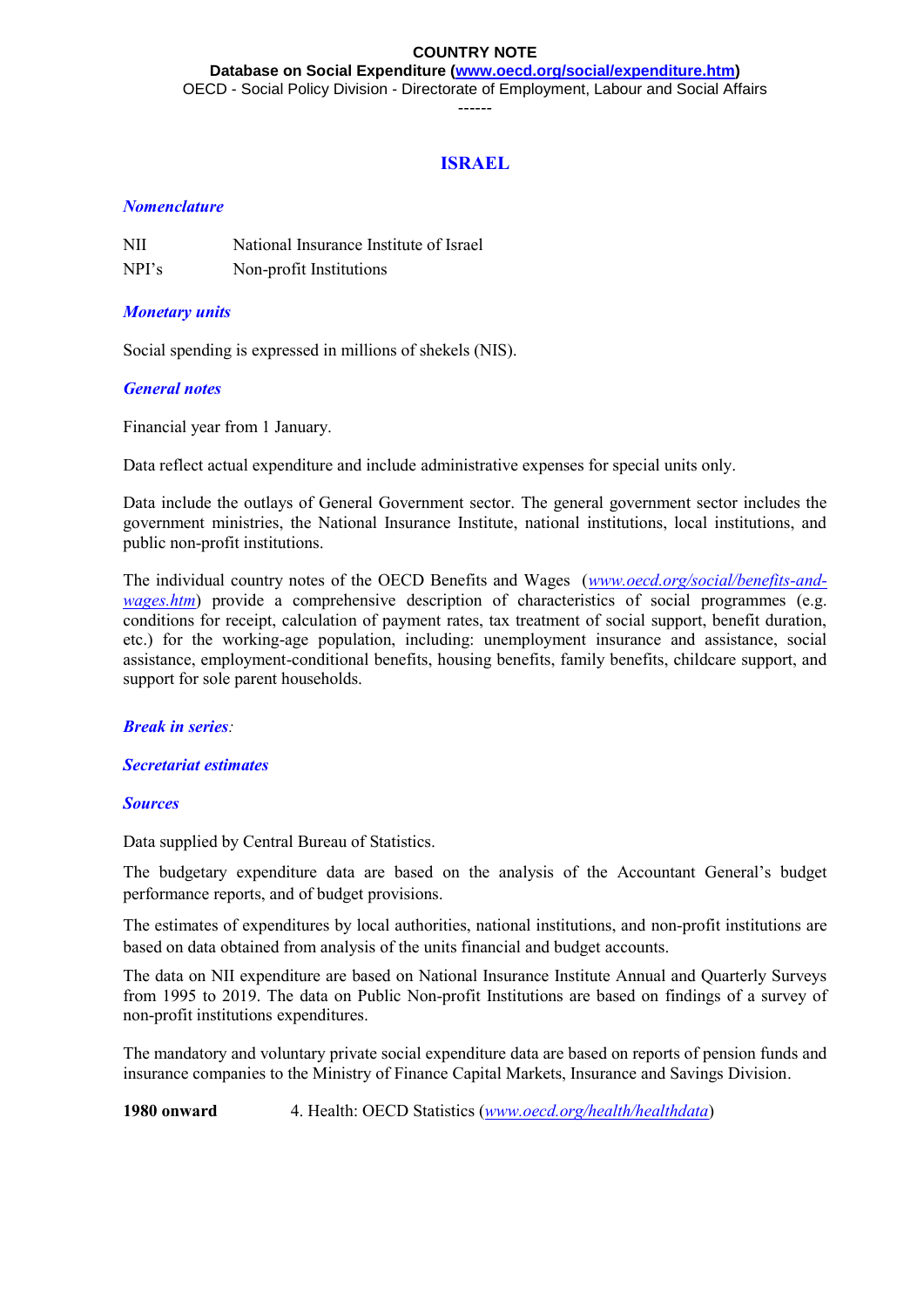# 1. Public Social Expenditure Programmes

| Code | <b>Title of the programme</b>                                                       | <b>Description of the programme and attached notes</b>                                                                                                                                                                                                                                                                                                                                                                                                                                                                    |
|------|-------------------------------------------------------------------------------------|---------------------------------------------------------------------------------------------------------------------------------------------------------------------------------------------------------------------------------------------------------------------------------------------------------------------------------------------------------------------------------------------------------------------------------------------------------------------------------------------------------------------------|
|      | <b>OLD AGE</b><br>376.10.1.1.1.1 Public employee retirement (Central<br>government) | Pension paid to the retired workers of budgetary government, national<br>institutions and professional army.                                                                                                                                                                                                                                                                                                                                                                                                              |
|      | 376.10.1.1.1.2 Public employee retirement (Local<br>government)                     | Pension paid to the retired local authorities workers.                                                                                                                                                                                                                                                                                                                                                                                                                                                                    |
|      | 376.10.1.1.3.1 Old age pension (NII)                                                | Monthly benefit payable to an insured person aged 70 (not means-<br>tested) and means tested from the age of 67 for men and 64 for<br>women (as since 2004).<br>An increment to the basic old age pension for a spouse and for<br>children as well as seniority increment and a deferred pension<br>increment.                                                                                                                                                                                                            |
|      | 376.10.1.1.3.2 Rent assistance                                                      | Monthly benefit - participation in rent payments for the elderly.                                                                                                                                                                                                                                                                                                                                                                                                                                                         |
|      | 376.10.1.2.1.1 Residential care in institutions                                     | Central and local government and public NPIs expenditures for<br>operating institutions for the elderly.                                                                                                                                                                                                                                                                                                                                                                                                                  |
|      | 376.10.1.2.1.2 Housing provision to the elderly                                     | Protected accommodation program started in 1996 and ended in 2002.                                                                                                                                                                                                                                                                                                                                                                                                                                                        |
|      | 376.10.1.2.1.3 Home-help and community services<br>for the elderly (NPI's)          | Public NPIs operated home-help and community centers programmes.                                                                                                                                                                                                                                                                                                                                                                                                                                                          |
|      | 376.10.1.2.2.1 Long-term rent                                                       | Programme started in $2004$ for long-term rent agreement for the<br>elderly.                                                                                                                                                                                                                                                                                                                                                                                                                                              |
|      | 376.10.1.2.2.2 Services to the elderly                                              | Community centers and services, institutional and other assistance.                                                                                                                                                                                                                                                                                                                                                                                                                                                       |
|      | 376.10.1.2.2.3 Subsidized public transportation                                     | Government payments to public transportation companies to cover<br>subsidized ticket price for the elderly                                                                                                                                                                                                                                                                                                                                                                                                                |
| 2.   | <b>SURVIVORS</b>                                                                    |                                                                                                                                                                                                                                                                                                                                                                                                                                                                                                                           |
|      | 376.10.2.1.1.1 Survivors pension (Central<br>government)                            | Monthly benefit payable to a surviving family of war fatalities.                                                                                                                                                                                                                                                                                                                                                                                                                                                          |
|      | 376.10.2.1.2.1 Survivors allowance (NII)                                            | NII allowance paid to the insured person survivors after his death.<br>The basic allowance is paid with an increment for children. A<br>widower is defined as being eligible to a survivors' pension if he has<br>children and passes the means test as required by law.                                                                                                                                                                                                                                                  |
|      | 376.10.2.2.1.1 Funeral expenses (NII)                                               | Lump sum paid on the death of an insured person to a spouse or<br>children, or to the funeral company.                                                                                                                                                                                                                                                                                                                                                                                                                    |
|      | 376.10.2.2.2.1 Survivors rehabilitation (NII)                                       | Benefits in kind received by widow/er who cannot support himself<br>and needs professional training.                                                                                                                                                                                                                                                                                                                                                                                                                      |
| 3.   |                                                                                     | <b>INCAPACITY-RELATED BENEFITS (Disability, Occupational injury and disease, Sickness)</b>                                                                                                                                                                                                                                                                                                                                                                                                                                |
|      | 376.10.3.1.1.1 Disability pensions - Central<br>government                          | Monthly benefit payable to the person injured during compulsory or<br>reserve army service.                                                                                                                                                                                                                                                                                                                                                                                                                               |
|      | 376.10.3.1.1.2 Disability benefits (NII)                                            | Benefits received by an insured person who as a result of an<br>impairment meets one of the following conditions: (a) lacks the<br>capacity to earn a living from work or vocation and does not earn an<br>amount that exceeds 25% of the average wage determined by the law;<br>or (b) his capacity to earn a living from work or vocation as well as<br>actual earnings were reduced by at least 50 % as a result of the<br>impairment.                                                                                 |
|      | 376.10.3.1.2.1 Work injury allowance and work<br>disability benefit (NII)           | Work injury allowance - allowance paid to an employee or self-<br>employed worker who, as a result of a work accident, is unable to<br>engage in his work or other suitable work. The maximum period for<br>getting the allowance was 26 weeks till 2002 and was shortened. The<br>amount paid is 75% of the injured person's income during the quarter<br>- year prior to the injury.<br>Work disability benefit – paid to a work injured person who,<br>following the injury, remained disabled for a limited period or |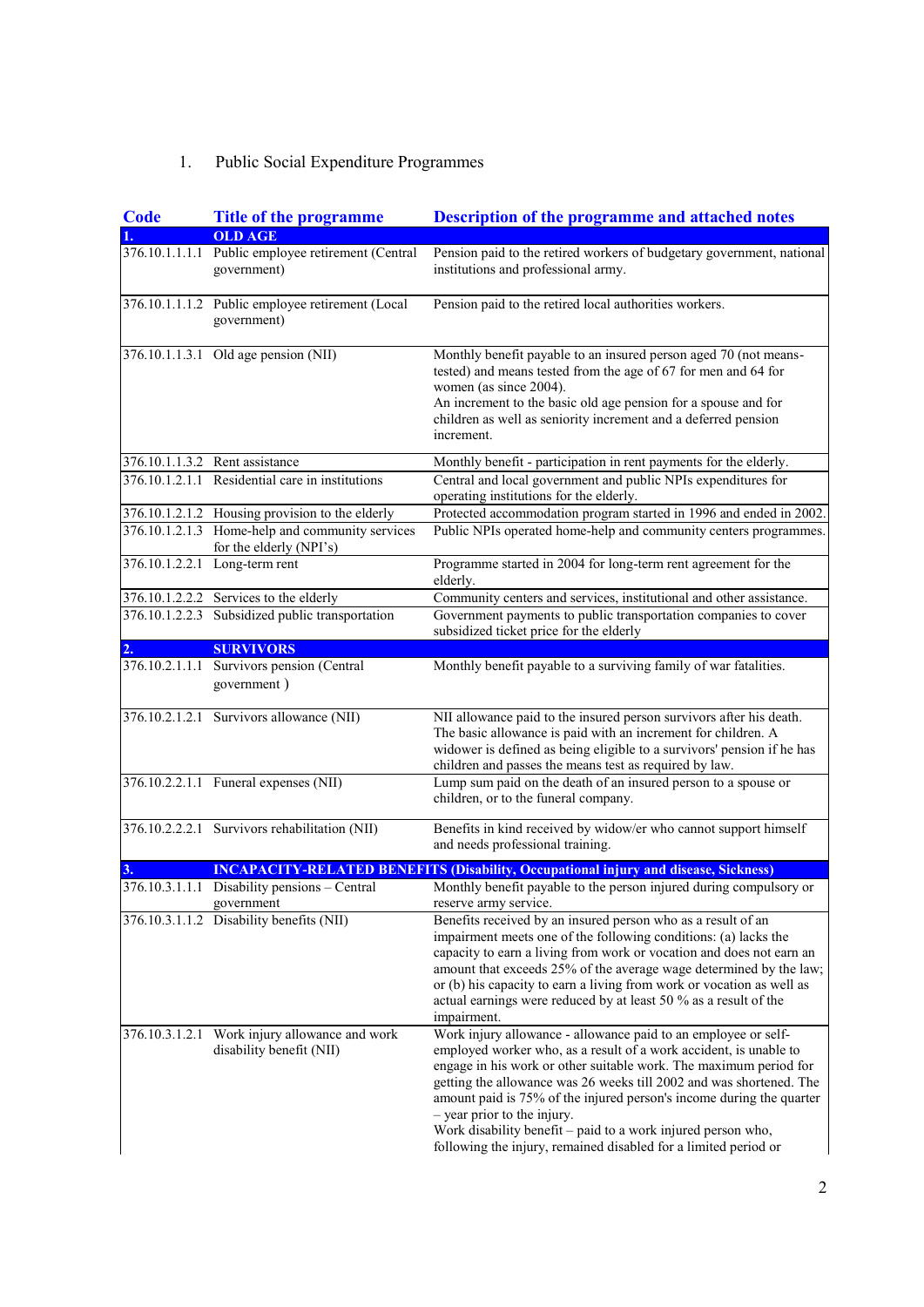|    |                                                                              | permanently. The disability benefits are: a temporary disability<br>pension, paid to work injured person with a temporary disability<br>degree of 9% at least; a permanent disability pension paid to work<br>injured person with permanent disability degree of 20 % at least; a<br>disability grant paid to person with permanent degree of disability of<br>9-19%; a special grant for one-time arrangements for person with                                             |
|----|------------------------------------------------------------------------------|-----------------------------------------------------------------------------------------------------------------------------------------------------------------------------------------------------------------------------------------------------------------------------------------------------------------------------------------------------------------------------------------------------------------------------------------------------------------------------|
|    | 376.10.3.1.5.2 Assistance to the disabled                                    | disability degree of 75% and more.<br>Benefits for the disabled for special purposes and tax returns.                                                                                                                                                                                                                                                                                                                                                                       |
|    |                                                                              |                                                                                                                                                                                                                                                                                                                                                                                                                                                                             |
|    | 376.10.3.1.5.4 Hostile action injury allowance (NII)                         | Medical treatment and disability benefits for injured in hostile action<br>determined by the law.                                                                                                                                                                                                                                                                                                                                                                           |
|    | 376.10.3.2.1.1 Residential care for the disabled                             | Local authorities and NPI operated institutions for the disabled.                                                                                                                                                                                                                                                                                                                                                                                                           |
|    | 376.10.3.2.1.2 Home-help services for the disabled                           | Mostly household and food preparing help for the disabled.                                                                                                                                                                                                                                                                                                                                                                                                                  |
|    | 376.10.3.2.1.3 Long-term care (NII)                                          | Benefits in kind provided to every elderly person, who is an Israeli<br>resident, whose function is restricted and who passes the means test<br>and the test of dependency on others in daily activities, providing that<br>he resides in the community. The long-term care services provided by<br>private organizations and NPIs.                                                                                                                                         |
|    | 376.10.3.2.2.1 Rehabilitation services for the<br>disabled                   | Government, local authorities, NPIs and national institution<br>programmes for medical and vocational rehabilitation of the disabled                                                                                                                                                                                                                                                                                                                                        |
|    | 376.10.3.2.2.2 Rehabilitation services for the<br>disabled and injured (NII) | Vocational rehabilitation for those who are unable to return to their<br>previous jobs.                                                                                                                                                                                                                                                                                                                                                                                     |
|    | 376.10.3.2.3.1 Services for the disabled                                     | Benefits in kind provided by government to the disabled persons<br>(general and rehabilitation services, administration attached to<br>specific programmes, tax exempts etc.)                                                                                                                                                                                                                                                                                               |
|    |                                                                              |                                                                                                                                                                                                                                                                                                                                                                                                                                                                             |
| 4. | <b>HEALTH</b>                                                                |                                                                                                                                                                                                                                                                                                                                                                                                                                                                             |
|    | Health: OECD Health Statistics                                               |                                                                                                                                                                                                                                                                                                                                                                                                                                                                             |
|    | <b>FAMILY</b>                                                                |                                                                                                                                                                                                                                                                                                                                                                                                                                                                             |
|    | 376.10.5.1.1.1 Child allowance (NII)                                         | Monthly paid to all families with children in Israel.                                                                                                                                                                                                                                                                                                                                                                                                                       |
|    | 376.10.5.1.1.2 Study grant (NII)                                             | In addition to child allowances paid to all families with children, a<br>study grant is paid to single-parent families and families with four or<br>more children who receive a subsistence benefit from NII.                                                                                                                                                                                                                                                               |
|    | 376.10.5.1.1.3 Alimony (NII)                                                 | Monthly benefit paid to women who are divorced, separated,<br>common-law wives or women who are remarried, in favor of whom a<br>court determined alimony, when the person obligated does not pay.<br>The amount due is determined in the court judgment or that set in the<br>Alimony Law regulations - the lower of the two; when the amount of<br>alimony determined is higher than that compelled by the regulations,<br>the latter is paid, subject to an income test. |
|    | 376.10.5.1.1.4 Savings plan for each child (NII)                             | Monthly deposit in savings plans for children up to the age of 18, in<br>addition to the child allowance paid to all families with children.<br>Since there is no way to record spending on benefits paid to children,<br>data refer to National Insurance Institute (NII) deposits in the savings<br>plan each year.                                                                                                                                                       |
|    | 376.10.5.1.2.1 Maternity allowance and vacation pay<br>(NII)                 | Allowances given due to the maternity leave to an employee or self<br>employed woman aged 18 and over, working in Israel or studying at<br>vocational training programme or woman employee working abroad<br>under certain conditions.                                                                                                                                                                                                                                      |
|    | 376.10.5.1.3.1 Cash benefits for needy families                              | Specific aid for needy families.                                                                                                                                                                                                                                                                                                                                                                                                                                            |
|    | 376.10.5.1.3.2 Birth grant (NII)                                             | A grant given to an insured woman or a wife of insured person giving<br>birth.                                                                                                                                                                                                                                                                                                                                                                                              |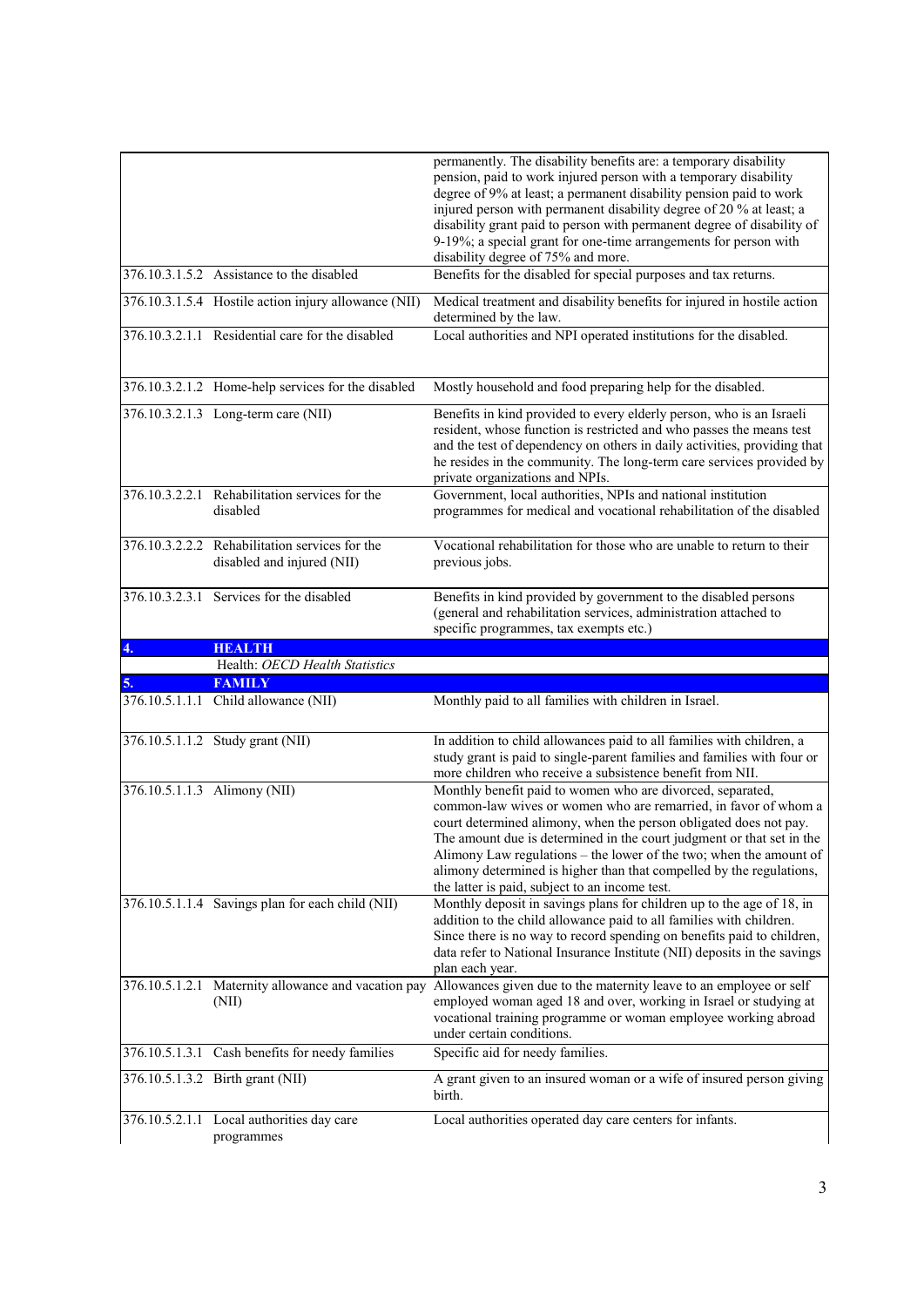|              |                                                                          | 376.10.5.2.1.2 Child care programmes (Public NPIs) Public NPIs operated day care centers for disabled children.                                                                                                                                                                                                                                                                                                                |
|--------------|--------------------------------------------------------------------------|--------------------------------------------------------------------------------------------------------------------------------------------------------------------------------------------------------------------------------------------------------------------------------------------------------------------------------------------------------------------------------------------------------------------------------|
|              | 376.10.5.2.1.3 Pre-primary educational institutions                      | Government, local authorities, NPIs and national institution<br>expenditures for pre-primary (under age of 6) educational institutions<br>and programmes                                                                                                                                                                                                                                                                       |
|              | 376.10.5.2.2.1 Child and family welfare services                         | Government, local authorities, NPIs and national institution<br>programmes for children and family welfare.                                                                                                                                                                                                                                                                                                                    |
|              | 376.10.5.2.2.2 Rehabilitation programmes for youth                       | Government and public NPIs operated programmes for educational<br>system drop-outs and children from needy families as well as juvenile<br>delinquents.                                                                                                                                                                                                                                                                        |
| $\mathbf{6}$ | <b>ACTIVE LABOUR MARKET PROGRAMMES</b>                                   |                                                                                                                                                                                                                                                                                                                                                                                                                                |
|              | 376.10.6.0.1.1 Local authorities employment<br>programmes                | Training programmes for job search and business training, vocational<br>training grants etc, participants are appointed by government offices.                                                                                                                                                                                                                                                                                 |
|              | 376.10.6.0.2.1 Labour market training programmes                         | Government funded programmes for vocational education                                                                                                                                                                                                                                                                                                                                                                          |
|              | 376.10.6.0.2.2 Labour market training - grants                           | Grants paid to persons participating in vocational training<br>programmes.                                                                                                                                                                                                                                                                                                                                                     |
|              | 376.10.6.0.4.1 Subsidized employment for new<br>immigrants and the needy | Government funded employment for new immigrants and socially<br>excluded persons.                                                                                                                                                                                                                                                                                                                                              |
|              | <b>UNEMPLOYMENT</b>                                                      |                                                                                                                                                                                                                                                                                                                                                                                                                                |
|              | 376.10.7.1.1.1 Unemployment benefits (NII)                               | An unemployment benefit is paid to an unemployed person who<br>worked prior to becoming unemployed for a period of 12 months'<br>work out of the 18 months prior to unemployment. An unemployment<br>benefit is paid for a maximum period of 50-175 days, depending to<br>the age and marital status. The benefit is calculated in accordance<br>with the unemployed person's salary prior to unemployment up to a<br>ceiling. |
|              |                                                                          |                                                                                                                                                                                                                                                                                                                                                                                                                                |
| 8.           |                                                                          |                                                                                                                                                                                                                                                                                                                                                                                                                                |
|              | <b>HOUSING</b>                                                           |                                                                                                                                                                                                                                                                                                                                                                                                                                |
|              | <b>OTHER SOCIAL POLICY AREAS</b>                                         |                                                                                                                                                                                                                                                                                                                                                                                                                                |
|              | 376.10.9.1.1.1 Income support benefit (NII)                              | Monthly benefit for workers and those lacking earnings whose<br>income is lower than the amount determined by Income Support Law.<br>Another condition for getting the benefit is employment test for<br>persons at work age.                                                                                                                                                                                                  |
|              | 376.10.9.1.2.1 Cash benefits for socially excluded                       | Cash benefits paid to new immigrants and socially excluded persons:<br>delinquents, drug and alcohol abusers, homeless etc.                                                                                                                                                                                                                                                                                                    |
|              | 376.10.9.1.2.2 Cash benefits for the needy                               | Cash benefits paid by the government, public NPIs and national<br>institutions to the needy.                                                                                                                                                                                                                                                                                                                                   |
|              | 376.10.9.1.2.3 Earned income tax credit: cash part<br>(EITC)             | A subsidy for low wage earners purposed to encourage individuals<br>with low earning potential to enter the labour market.                                                                                                                                                                                                                                                                                                     |
|              | 376.10.9.2.1.1 Assistance to socially excluded                           | Assistance to socially excluded funded and operated by the<br>government, local authorities, public NPIs                                                                                                                                                                                                                                                                                                                       |
|              | 376.10.9.2.1.2 Assistance to new immigrants                              | Assistance to new immigrants funded and operated by public NPIs<br>and national institutions.                                                                                                                                                                                                                                                                                                                                  |
|              | 376.10.9.2.2.2 Food provision for the needy                              | Food distribution centers (soup kitchens) operated by NPIs.                                                                                                                                                                                                                                                                                                                                                                    |
|              | 376.10.9.2.2.3 Philanthropy funds                                        | Grant-making foundations for welfare.                                                                                                                                                                                                                                                                                                                                                                                          |